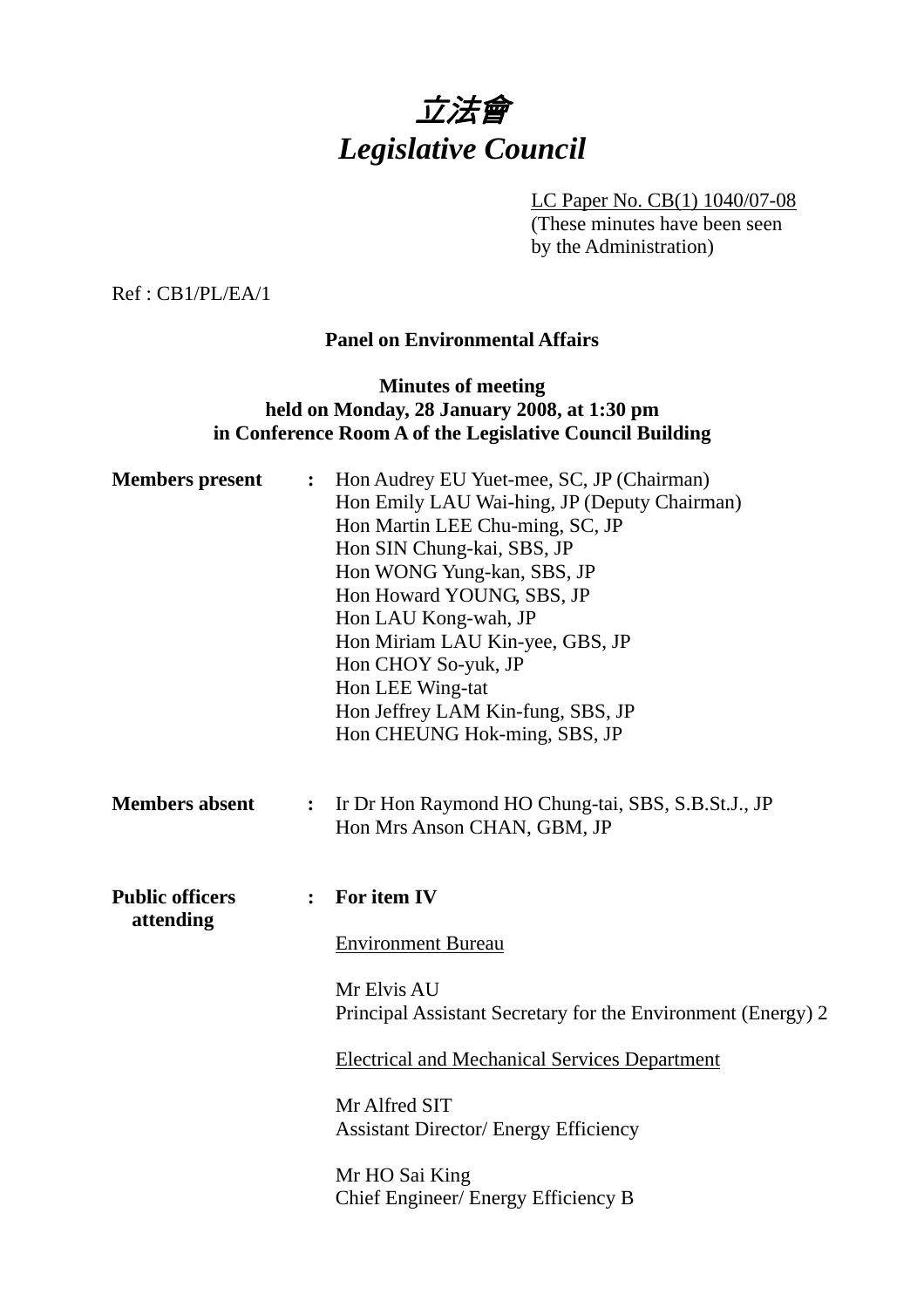#### **For Item V**

#### Environment Bureau

Mr Edward YAU Secretary for the Environment

#### Environmental Protection Department

Mr Carlson K S CHAN Deputy Director of Environmental Protection (3)

Mr Benny WONG Assistant Director of Environmental Protection (Air Policy)

Mr Dave HO Principal Environmental Protection Officer (Air Science)

Dr Shermann FONG Senior Environmental Protection Officer (Cross-Boundary and International) 3

#### **For Item VI**

#### Environmental Protection Department

Mr Carlson K S CHAN Deputy Director of Environmental Protection (3)

Miss Mary TSANG Assistant Director (Cross-Boundary & International)

Dr Shermann FONG Senior Environmental Protection Officer (Cross-Boundary and International) 3

#### Environment Bureau

Miss Emmy WONG Principal Assistant Secretary for the Environment (Energy)1

Electrical and Mechanical Services Department

Mr Alfred SIT Assistant Director/ Energy Efficiency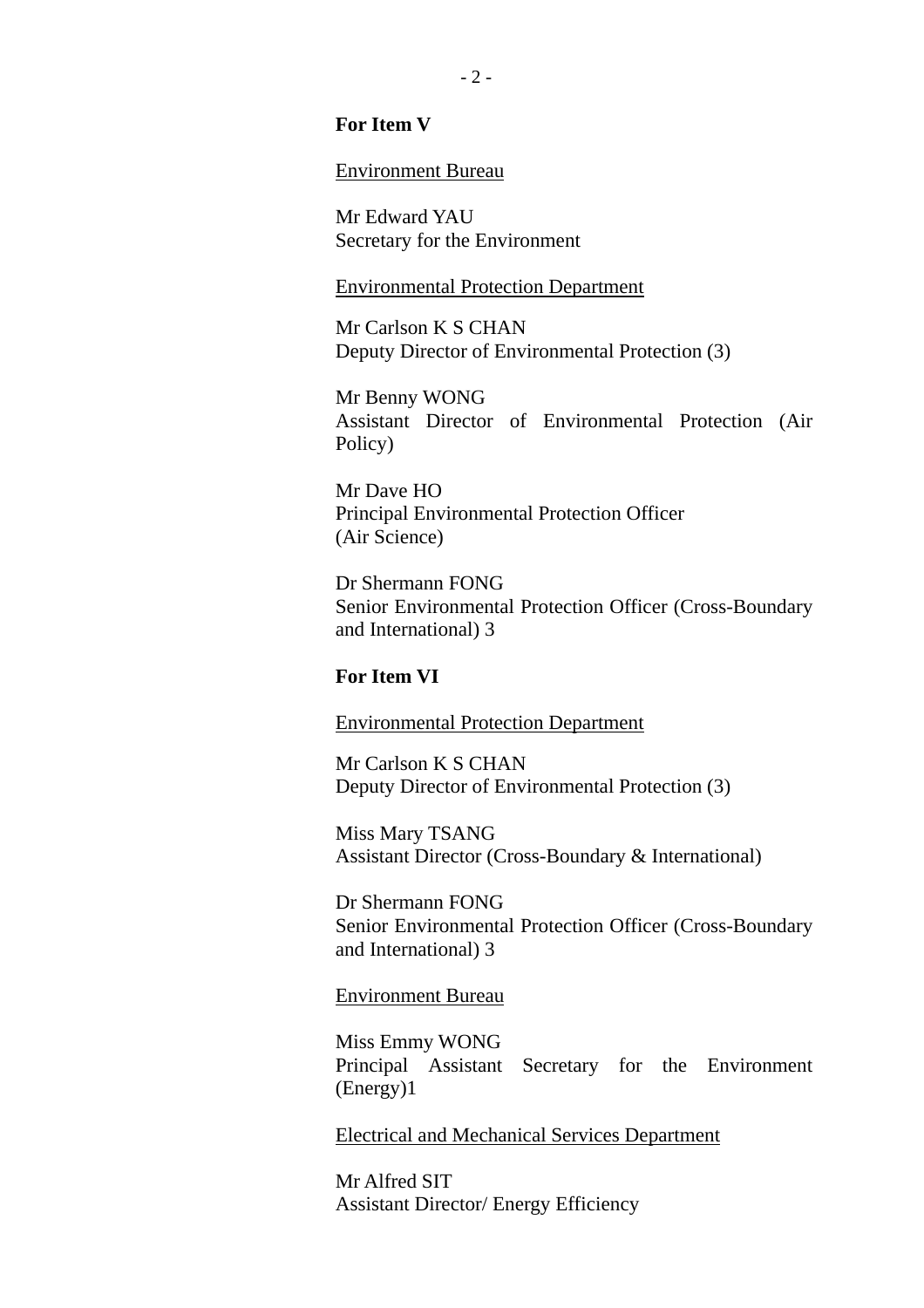Mr Michael CHEUNG Chief Engineer/ Energy Efficiency A

Mr HO Sai-king Chief Engineer/ Energy Efficiency B

Advisory Council on the Environment

Dr NG Cho-nam Member

Prof Paul LAM Kwan-sing Member

Mr Edwin LAU Che-feng Member

**Attendance by : For Item IV invitation** 

Green Council

Ms Linda HO Chief Executive Officer

Business Environment Council

Mr Kevin EDMUNDS Chief Operating Officer

Hong Kong Construction Association

Mr Anthony CHAN Honorary Secretary / Vice-Chairman of Environmental Committee

#### Clean Air Action Group

Ms Yolanda NG Convenor

Green Sense

Ms LO Ying-chi, Zara Abigail Project Officer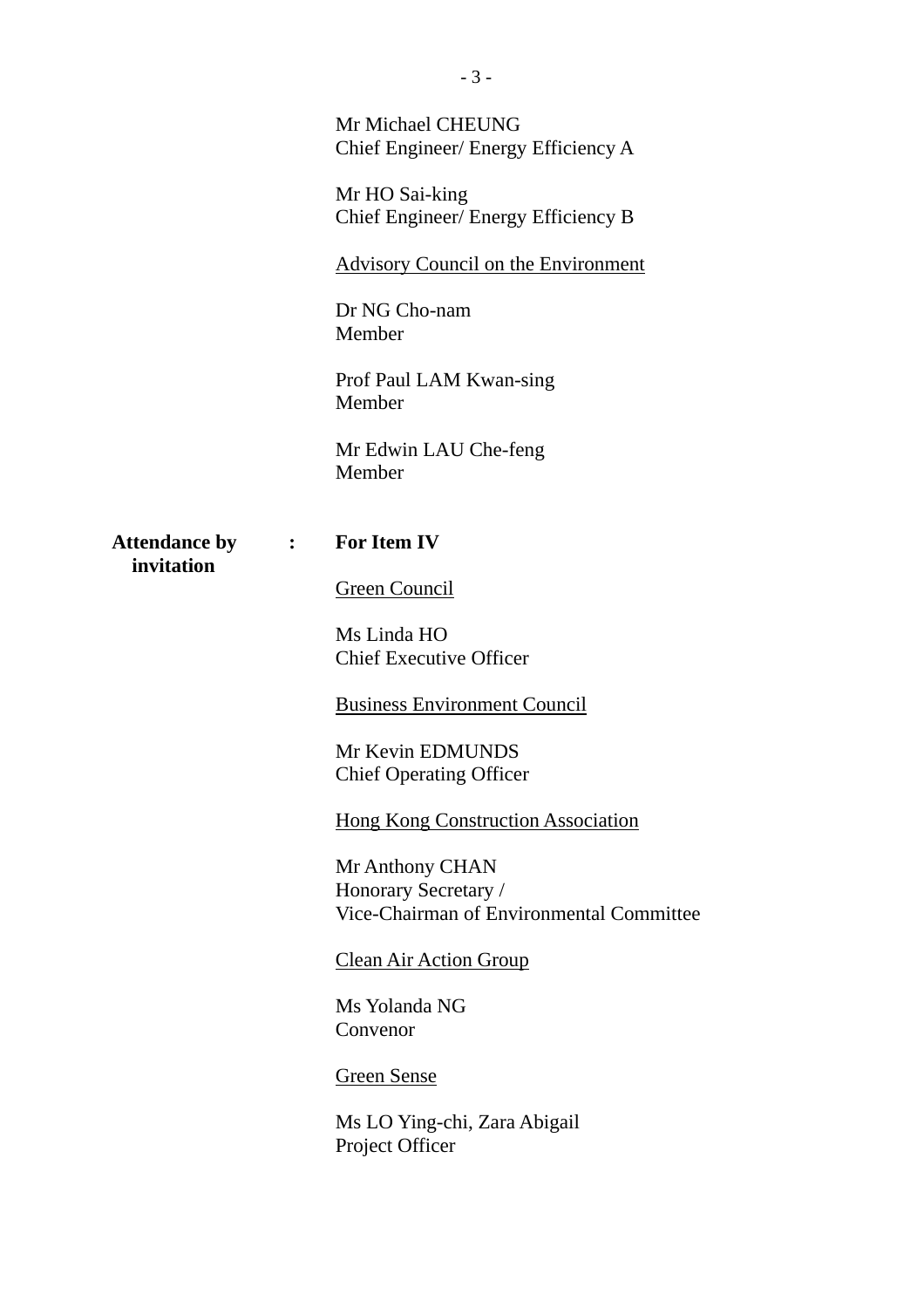$-4-$ Association of Engineering Professionals in Society

Ir Patrick YUEN Hon-Secretary General

Civic Party

Mr Vincent NG

The Hong Kong Institute of Surveyors

Dr Paul HO Vice Chairman, Public and Social Affairs Committee

The Hong Kong Institution of Engineers

Ir Peter WONG Vice President

Democratic Alliance for the Betterment and Progress of Hong Kong

Mr Ricky WONG Deputy Spokesman on Environmental Policies

Energy Efficiency and Conservation Subcommittee

Dr MAN Chi-sum Chairman

The Hong Kong Association of Property Management **Companies** 

Mr Andrew LEE Chairman, Professional Practice Committee

The Hong Kong Institute of Architects

Mr K S WONG Chairman, Board of Local Affairs

Friends of the Earth (HK)

Mr Hahn CHU Environmental Affairs Manager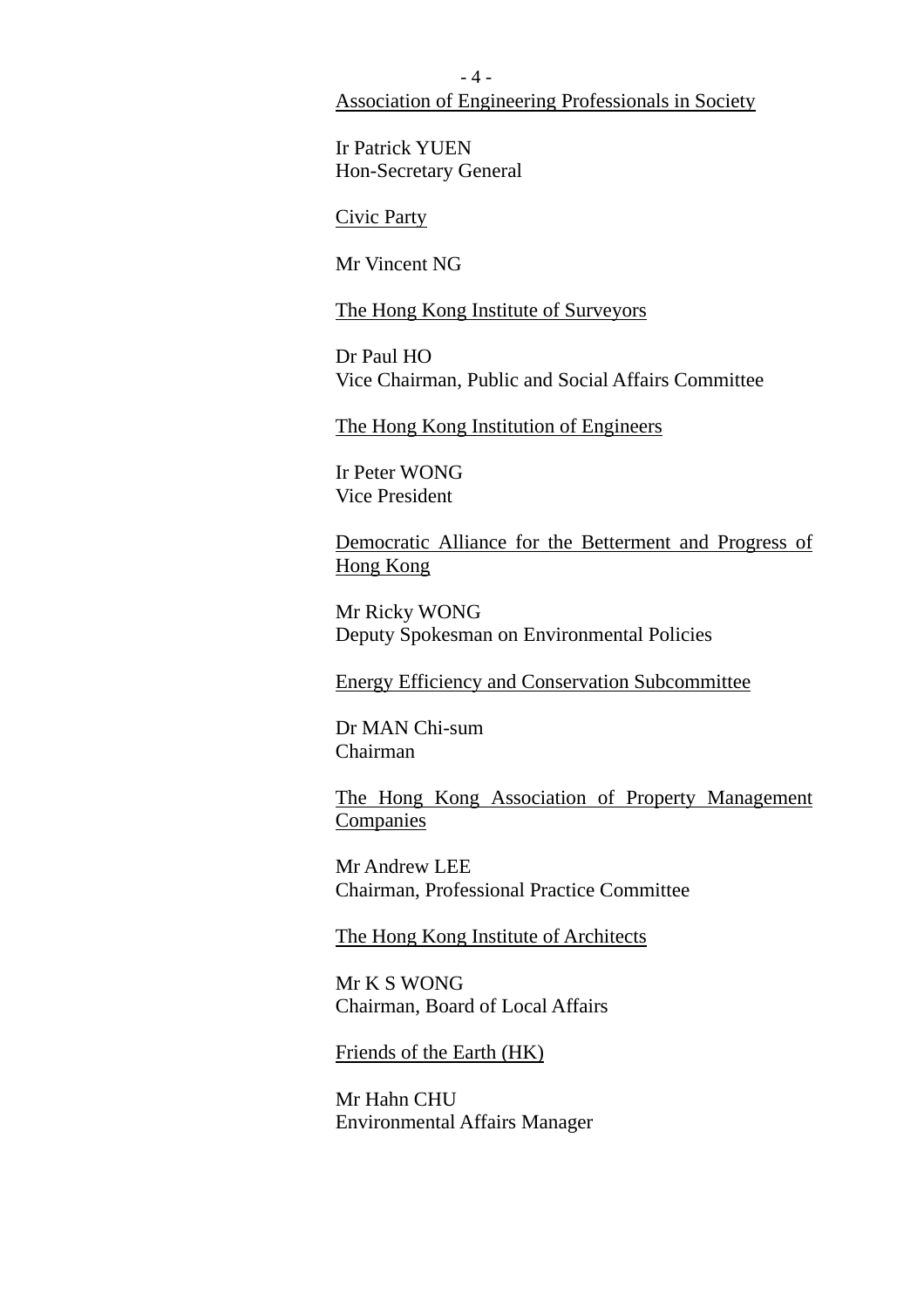|                                           |                | $-5-$                                                             |  |  |  |
|-------------------------------------------|----------------|-------------------------------------------------------------------|--|--|--|
| Hong Kong Association of Energy Engineers |                |                                                                   |  |  |  |
|                                           |                | Mr Otto POON<br>President                                         |  |  |  |
| <b>Clerk in attendance :</b>              |                | Miss Becky YU<br>Chief Council Secretary (1)1                     |  |  |  |
| <b>Staff in attendance</b>                | $\ddot{\cdot}$ | Mrs Mary TANG<br>Senior Council Secretary (1)1<br>Miss Mandy POON |  |  |  |
|                                           |                | Legislative Assistant (1)4                                        |  |  |  |
|                                           |                |                                                                   |  |  |  |

**I. Confirmation of minutes** 

Action

(LC Paper No. CB(1) 646/07-08 — Minutes of the meeting held on 17 December 2007)

The minutes of meeting on 17 December 2007 were confirmed.

## **II. Information paper issued since last meeting**

2. Members noted the following information paper and agreed that this should be forwarded to the Administration for response –

| LC Paper No. $CB(1)$ 621/07-08(01) — Submission from Green Sense |                                               |  |  |  |
|------------------------------------------------------------------|-----------------------------------------------|--|--|--|
|                                                                  | regarding the disposal of used<br>televisions |  |  |  |

| Ш | Items for discussion at the next meeting                           |             |  |  |
|---|--------------------------------------------------------------------|-------------|--|--|
|   | $(LC$ Paper No. CB(1) 647/07-08(01) — List of follow-up actions    |             |  |  |
|   | LC Paper No. CB(1) $647/07-08(02)$ — List of outstanding items for |             |  |  |
|   |                                                                    | discussion) |  |  |

3. Members agreed to discuss the following subjects at the next regular meeting on Monday, 25 February 2008, from 1:30 pm to 4:30 pm –

- (a) Proposed mandatory provision of refuse storage and material recovery room on each floor of new residential buildings;
- (b) Revision of Fees and Charges under Noise Control Ordinance (Cap. 400) and Merchant Shipping (Prevention and Control of Pollution) (Charges for Discharge of Polluting Waste) Regulation (Cap. 413I); and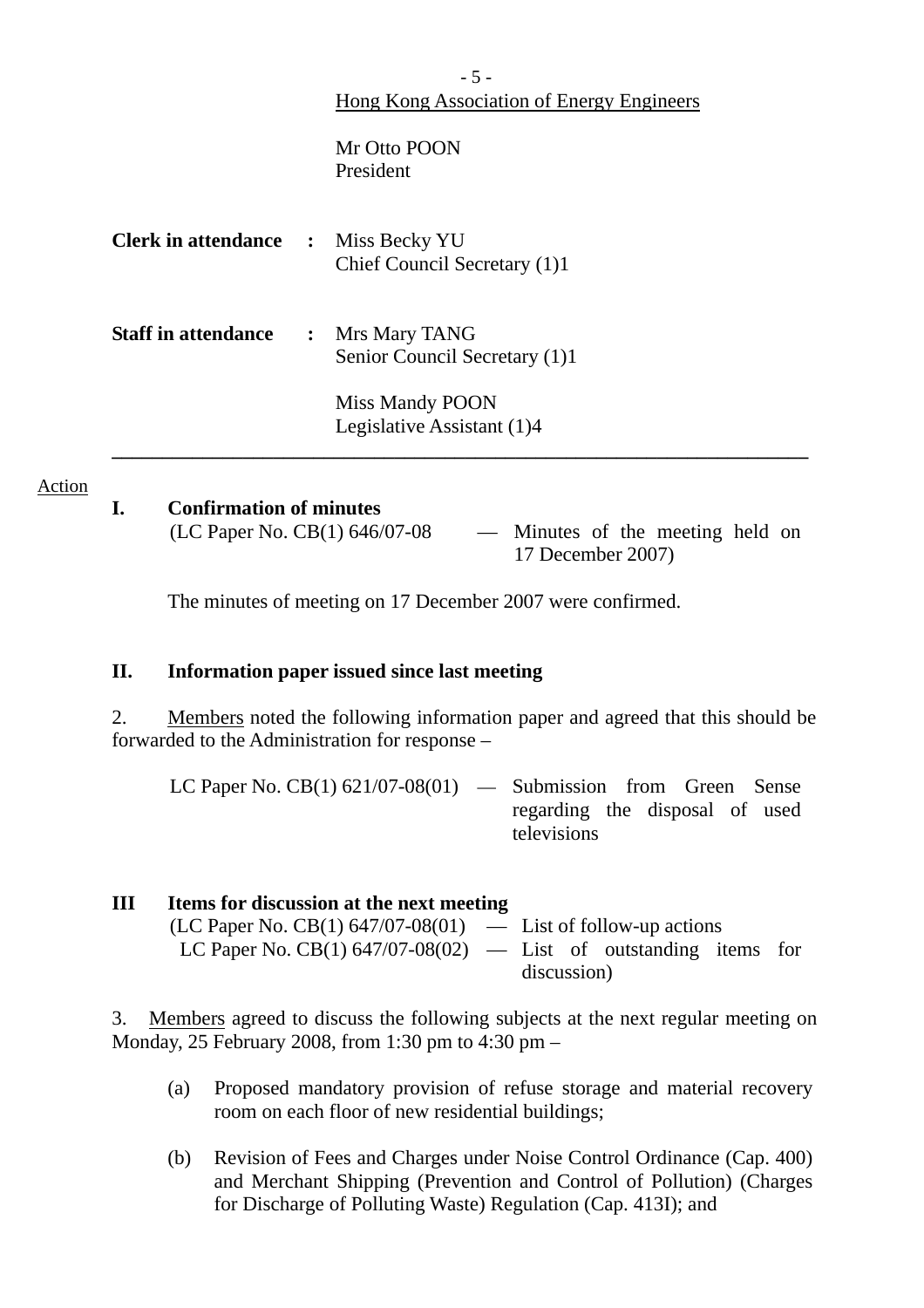(c) Progress of measures to improve air quality

(*Post-meeting note*: Pursuant to members' decision, item (a) was replaced by and subsumed under the wider issue of "Update on the progress of the key initiatives in the "Policy Framework for the Management of Municipal Solid Waste (2005-2014)", which would also cover the report on the "Site selection for the development of the Integrated Waste Management Facilities" circulated vide LC Paper No. CB(1) 724/07-08.)

# **IV. Proposed mandatory implementation of the Building Energy Codes**

4. The Principal Assistant Secretary for the Environment (Energy) 2 (PAS(EG)2) briefed members on the proposal on the mandatory implementation of the Building Energy Codes (BECs) for certain new and existing buildings, which aimed to improve energy efficiency of buildings, alleviate global warming and combat air pollution. He said that a three-month public consultation on the proposal had been launched.

Meeting with Green Council (LC Paper No. CB(1) 647/07-08(03))

5. Ms Linda HO, Chief Executive Officer, said that the Green Council would support the proposal on the mandatory implementation of BECs. Instead of conducting energy audit once every 10 years as proposed by the Administration, consideration should be given to performing it once every five years, in order to keep abreast with the latest technological development around the world. While supporting the awarding of energy marks to buildings that had exceeded the minimum building energy efficiency standards, this should not be based solely on energy efficiency performance, but also on general environmental performance in respect of indoor air quality, water conservation, use of building materials, design and planning of buildings etc. Similar to the practice overseas, consideration could be given to providing incentives, such as calculation of gross floor area, for buildings with high energy efficiency performance. There was also a need to promote public awareness on energy efficiency performance in existing buildings.

Meeting with Business Environment Council (LC Paper No. CB(1) 647/07-08(04))

6. Mr Kevin EDMUNDS, Chief Operating Officer, said that the Business Environment Council supported in principle the mandatory implementation of BECs complemented by recognition for higher levels of energy efficiency performance. However, the proposal should be framed explicitly in the context of the September 2007 APEC Declaration and its targets and timeframes i.e. the extent to which the mandatory implementation of BECs could reduce Hong Kong's energy intensity by 2030. Furthermore, BECs should be sufficiently rigorous to ensure that the required levels of reduction could be achieved. By way of illustration, the current BECs only specified the efficiency of systems, but not the way in which these systems should be effectively used. To this end, more effective system control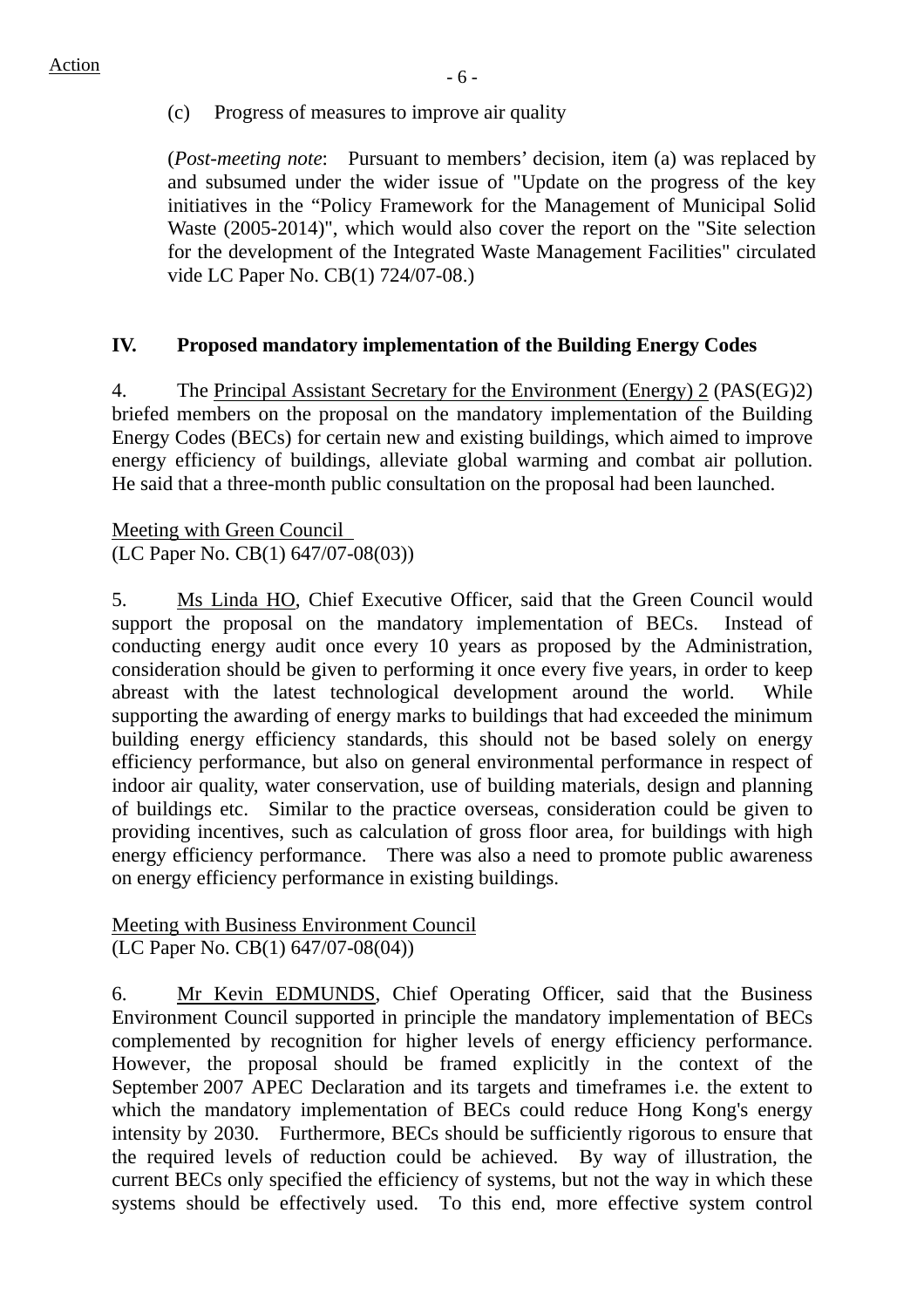parameters, such as intelligent/automated controls for lighting, cooling and ventilation, etc, should be included in BECs in future. As regards the recognition for buildings which exceeded the prescribed levels, the Council would recommend that the existing initiatives such as the Building Environmental Assessment Method (BEAM) green building label should be maintained rather than introducing a completely new administrative framework. Meanwhile, the Council was seeking to develop a local version of the Australian Building Greenhouse Rating Scheme as a means to complement the benchmarking and improvement of energy efficiency in BEAM for existing buildings.

## Meeting with Hong Kong Construction Association (HKCA) (LC Paper No. CB(1) 647/07-08(05))

7. Mr Anthony CHAN, Honorary Secretary/Vice-Chairman of Environmental Committee, said that HKCA supported the Blue Sky Campaign and was committed to an industry Clean-Air Charter in 2007. It would strive to minimize contamination to the environment at the construction phase and work hand in hand with all other stakeholders. HKCA would support the proposal on the mandatory implementation of BECs. It held the view that savings in operating costs would outweigh the increase in capital cost in the design, construction and equipment associated with the compliance of BECs. The choice of environment-friendly materials and equipment, if incorporated in the design stage of new buildings, should not have much impact on the overall development cost and schedule for completion. However, there was a need to review the applicability of BECs to existing buildings on a case-by-case basis to ensure that any retrofitting was practical and feasible. The Government should also facilitate researches on best practices for retrofitting buildings to assist owners concerned to comply with BECs.

## Meeting with Clean Air Action Group (LC Paper No. CB(1) 647/07-08(06))

8. Ms Yolanda NG, Convenor, said that the Clean Air Action Group supported in principle the mandatory implementation of BECs. It considered that all new buildings should comply with the codes without exemptions. Government buildings and public organizations should take the lead in complying with BECs. As for the existing buildings, they should be required to replace building service installations to take account of wear and tear and to comply with BECs when major retrofitting projects were to take place. A reasonable transitional period for compliance with BECs should be set, on condition that this would not cause undue burden to the parties concerned. Apart from energy efficiency installations, other environment-friendly features, such as the provision of more windows to reduce the reliance on air-conditioning, use of materials which were less heat absorbent for outer wall, proper positioning of air-conditioning systems and provision of green rooftops etc, should also be incorporated in the building design. Consideration should be given to providing incentives, including tax concessions for developers of new buildings and low interest loans for owners of existing buildings, to facilitate compliance with BECs. Sufficient manpower resources should also be provided to ensure the successful implementation of BECs.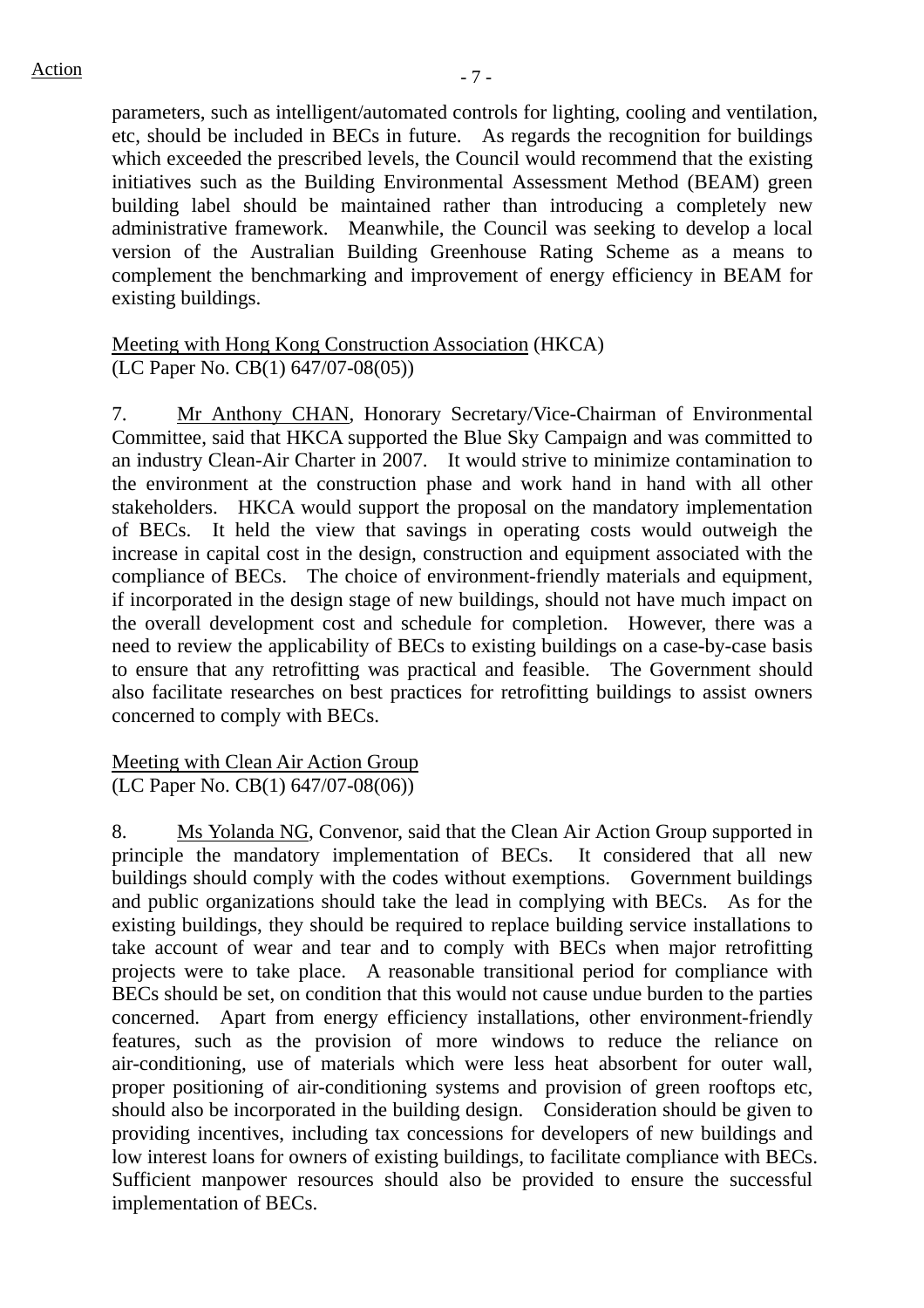Meeting with Green Sense (LC Paper No. CB(1) 647/07-08(07))

9. Ms LO Ying-chi, Zara Abigail, Project Officer, said that Green Sense was supportive of the proposed mandatory implementation of BECs. Given that commercial buildings had better capability to accept additional requirements for compliance, consideration should be given to requiring all existing commercial buildings to comply with BECs by 2015. All major retrofitting projects in existing commercial buildings should also comply with BECs. Furthermore, measures should be taken to improve the lighting efficiency standards and to address the problem of light pollution arising from excessive lighting from advertisement signboards. In the long run, more energy efficient practices should be contemplated to conserve energy.

# Meeting with Association of Engineering Professionals in Society Ltd (AEPS) (LC Paper No. CB(1) 647/07-08(08))

10. Ir Patrick YUEN, Hon-Secretary General, said that AEPS considered that the implementation of BECs would help fulfill Hong Kong's responsibility in reducing greenhouse gas emissions. However, there was a need to ascertain the inefficacy of the voluntary Hong Kong Energy Efficiency Registration Scheme for Buildings (HKEERSB) to ensure the success of the mandatory implementation of BECs. While agreeing that commercial buildings should be covered under the mandatory implementation of BECs, it was not considered advisable to include residential buildings at the start. BECs should be practical and its implementation should not create inconvenience and disruption to the affected parties. Consideration should also be given to providing existing buildings with incentives and encouragement to enhance the effectiveness of BECs.

Meeting with The Civic Party (LC Paper No. CB(1) 647/07-08(09))

11. Mr Vincent NG said that the Civic Party would support the mandatory implementation of BECs in view of the ineffectiveness of the voluntary HKEERSB. The coverage of the mandatory scheme should not be confined to new commercial buildings and the communal areas of new residential and industrial buildings, but should be extended to cover public facilities such as schools, hospitals, clinics, libraries, sports stadium etc. Government buildings under construction should take the lead in complying with BECs, the cost of which should form part of the construction cost. Subject to variations to minimize possible practical difficulties, the Civic Party would support that mandatory measures should also be pursued for existing buildings in order to achieve as much environmental benefits as possible. As such, it would accept that all major retrofitting works in existing commercial buildings and the communal areas of residential and industrial buildings should comply with BECs. To maintain the energy efficiency standards, the Government should establish a mechanism to review these standards on a regular basis. A tiered system whereby all covered buildings were required to comply with the minimum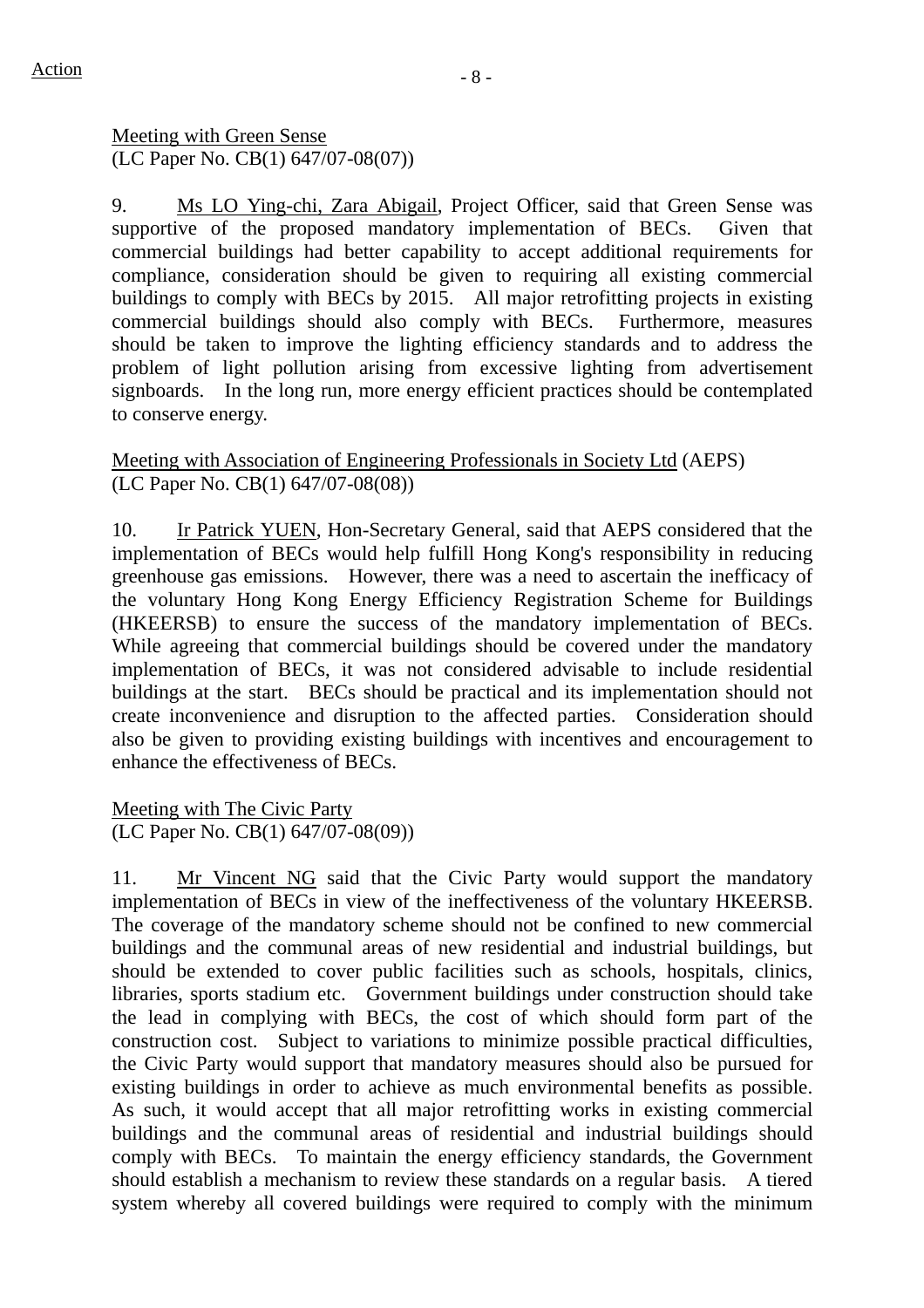standard should also be introduced. Recognition in the form of an energy mark should be awarded to building developers and owners who attained an energy efficiency standard higher than the minimum standard by a prescribed percentage.

Meeting with The Hong Kong Institute of Surveyors (HKIS) (LC Paper No. CB(1) 666/07-08(01))

12. Dr Paul HO, Vice Chairman, Public and Social Affairs Committee, said that HKIS supported in principle the mandatory implementation of BECs. It shared the view that the scheme should not be confined to new commercial buildings and the communal areas of new residential and industrial buildings, but should be extended to cover existing Government buildings and public facilities, in line with fire prevention regulations. However, the Director of the Electrical and Mechanical Services should be empowered to exempt certain buildings, such as care centres for the elderly, churches and non-profit organizations, from complying with BECs. The compliance procedures, which would require developers of new buildings to submit a self-declaration to be certified by recognized professionals to Electrical and Mechanical Services Department (EMSD) upon approval of building plans by the Building Authority, should be simple and easy to follow. A Certificate of Compliance would be issued upon receipt of the final self-declaration, supporting documentation and test reports. A roadmap and timetable should be provided for the mandatory implementation of BECs.

Meeting with The Hong Kong Institution of Engineers (HKIE) (LC Paper No. CB(1) 647/07-08(10))

13. Ir Peter WONG, Vice President, said that HKIE supported in principle the mandatory implementation of BECs. As the present criteria and coverage of BECs were quite minimal, HKIE would strongly advocate that the proposed mandatory scheme should be further developed into a more comprehensive programme to cover not only new commercial buildings and communal areas of new residential and industrial buildings, but also all indoor communal areas of commercial, residential and industrial buildings. The performance-based codes would need to be suitably expanded to provide for more comprehensive application in large-scale projects, such as hospitals. It was hoped that the proposal would be the first step in the right direction to ensure building energy efficiency in Hong Kong.

Meeting with Democratic Alliance for the Betterment and Progress of Hong Kong (DAB) (LC Paper No. CB(1) 647/07-08(11))

14. Mr Ricky WONG, Deputy Spokesman on Environmental Policies, said that while DAB was supportive of the proposed mandatory implementation of BECs, it would request that exemptions should be granted to buildings of over 30 years with low rateable values. This was because these buildings were mostly occupied by people with limited means who could not afford to pay for the installations to comply with BECs unless they were subsidized by the Government under the building maintenance schemes. As industrial and commercial buildings would have higher energy consumption, they should be required to conduct energy audits and take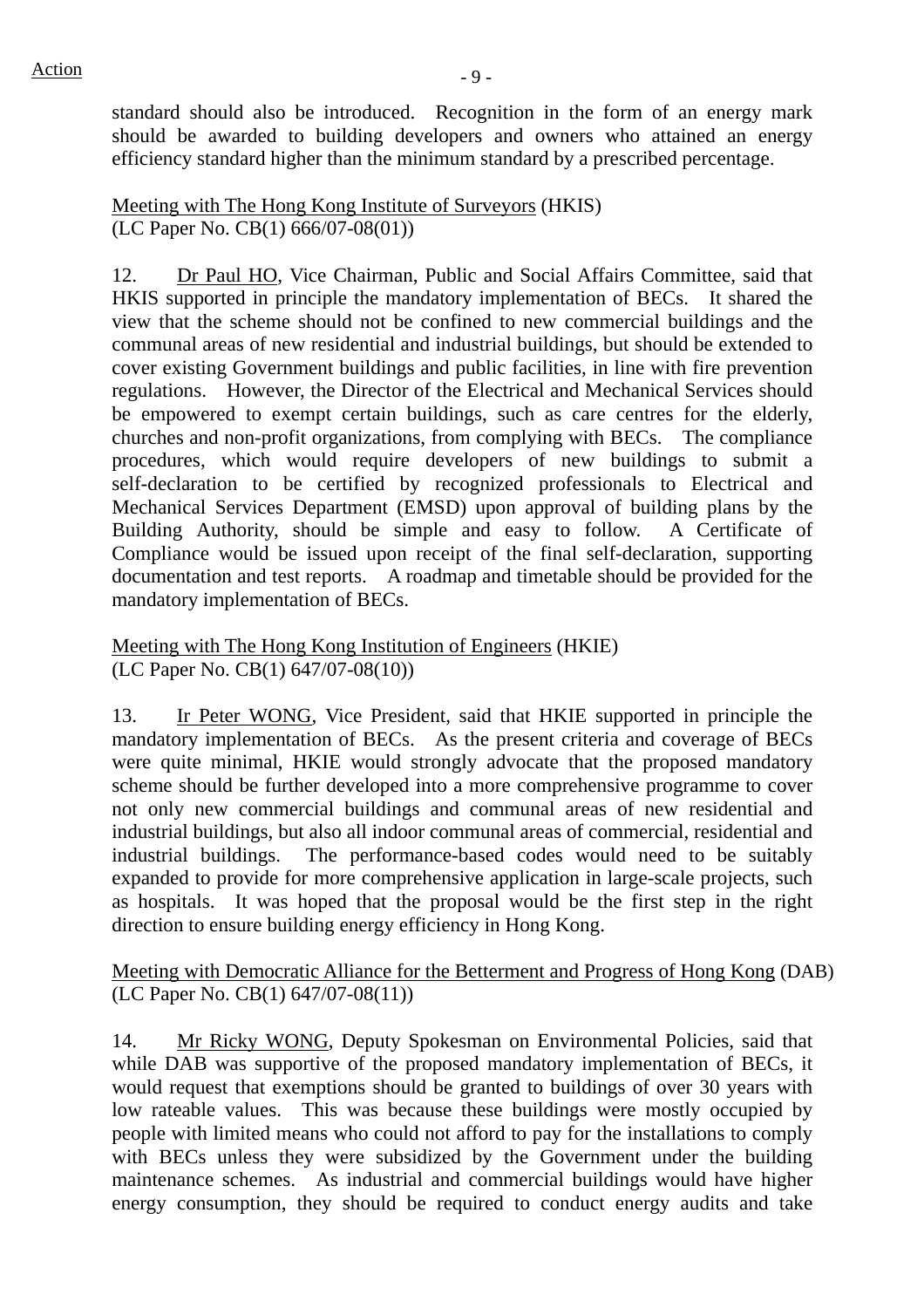improvement measures as appropriate. The Government should also work out more comprehensive guidelines on measures to conserve energy in buildings, such as green rooftops, use of renewable energy, improvement in building designs etc. Meanwhile, existing residential buildings should be required to incorporate energy efficiency measures in major retrofitting projects with a view to complying with BECs. There was also a need to formulate review mechanisms on energy efficiency performance, including lighting standards. To streamline procedures, compliance inspections in respect of BECs and the Electricity (Wiring) Regulations on building installations should be carried out concurrently once every five years. The community should be made aware of the implementation details of BECs and necessary assistance should be provided to the owners corporations to facilitate compliance.

Meeting with Energy Efficiency & Conservation Subcommittee (EE & C Subcommittee) (LC Paper No. CB(1) 647/07-08(12))

15. Dr MAN Chi-sum, Chairman, said that EE&C Subcommittee supported the proposal on the mandatory implementation of BECs. It accepted that the proposal should apply to new commercial buildings and communal areas of new residential and industrial buildings as well as major retrofitting projects of existing buildings. Spot checks and energy audits in every 10 years should be conducted to ensure compliance and to identify areas for energy savings respectively. To facilitate compliance with BECs, financial assistance should be provided by the Government to building owners who might not be able to afford the retrofitting costs. However, the EE&C Subcommittee was concerned about the availability of sufficient recognized professionals to certify compliance with BECs, and the lack of control under BECs for excessive lighting of advertisement signboards which had been a nuisance to the public.

## Meeting with The Hong Kong Association of Property Management Companies Ltd (HKAPMC) (LC Paper No. CB(1) 647/07-08(13))

16. Mr Andrew LEE, Chairman, Professional Practice Committee, said that HKAPMC was supportive of the proposed mandatory implementation of BECs. It agreed that the proposal should cover all new buildings, Government buildings, existing commercial and office buildings under major renovation, and existing residential/industrial building under major renovation (common areas only). Partial compliance should be allowed if the major renovation did not cover all facilities in the building. A reasonable transitional period should be provided for existing buildings to improve their energy efficiency performance to facilitate compliance with BECs. Consideration should be given to introducing a tiered arrangement such that buildings which could achieve higher energy efficiency than the minimum standards set by EMSD under BECs for all buildings would be accorded recognition to encourage better environmental performance. An assistance scheme should be established to provide financial support to building owners. On the other hand, property management agencies who acted in accordance with the instruction of building owners/Incorporated Owners should not be held liable for failure in obtaining and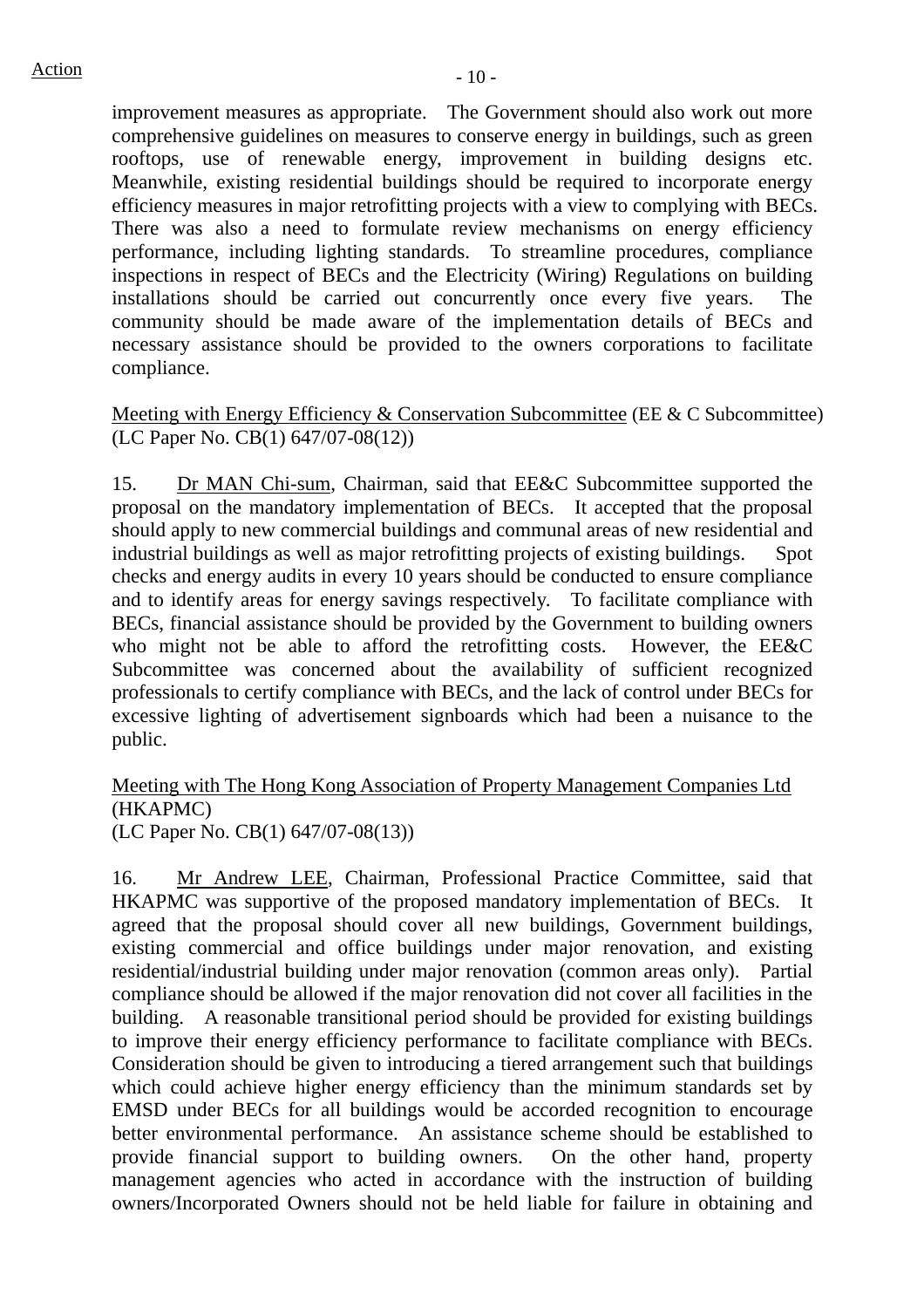renewing Certificate of Compliance within the specified period. There should also be a clear penalty system.

Meeting with The Hong Kong Institute of Architects (HKIA) (LC Paper No. CB(1) 666/07-08(02))

17. Mr K S WONG, Chairman, Board of Local Affairs, said that HKIA held the view that the Government should set out a holistic framework to effectively address the issues of energy efficiency and carbon emissions in buildings with a clear target and milestone. Both "regulatory push" and "market pull" should be formulated timely and synergistically in order to yield effective results in response to critical global and local environmental challenge.

Meeting with Friends of the Earth (HK) (FOE) (LC Paper No. CB(1) 682/07-08(01))

18. Mr Hahn CHU, Environmental Affairs Manager, said that FOE supported in principle the mandatory implementation of BECs as voluntary compliance did not appear to be forthcoming in Hong Kong. There were a lot more to be done to improve energy efficiency and these would include the revision of lighting standards to reduce excessive lighting. More incentives should be introduced to encourage the implementation of measures to improve the energy efficiency performance of buildings.

# Meeting with Hong Kong Association of Energy Engineers

19. Mr Otto POON, President, said that the use of fossil fuel for power generation was not only polluting but also expensive. As voluntary compliance with BECs was not effective, there was a need for the mandatory implementation of BECs. With the rapid advancement in technology, there would be a need for regular updating on BECs. The engineering profession would play a supporting role in the mandatory implementation of BECs.

20. The Chairman also drew members' attention to the submission (LC Paper No. CB(1) 666/07-08(03)) from Green Power which had not attended the meeting.

| Meeting with the Administration |                                                                              |
|---------------------------------|------------------------------------------------------------------------------|
|                                 | $(LC$ Paper No. CB(1) 504/07-08(01) — Consultation document on the mandatory |
|                                 | implementation of the Building Energy                                        |
|                                 | Codes                                                                        |
|                                 | LC Paper No. CB(1) $647/07-08(14)$ – Paper on building energy efficiency     |
|                                 | prepared by the Legislative Council                                          |
|                                 | Secretariat (Background brief))                                              |

21. PAS(EG)2 said that the Administration would carefully consider the views put forward by deputations in deciding the scope and implementation details of BECs, taking into account practicality and cost effectiveness.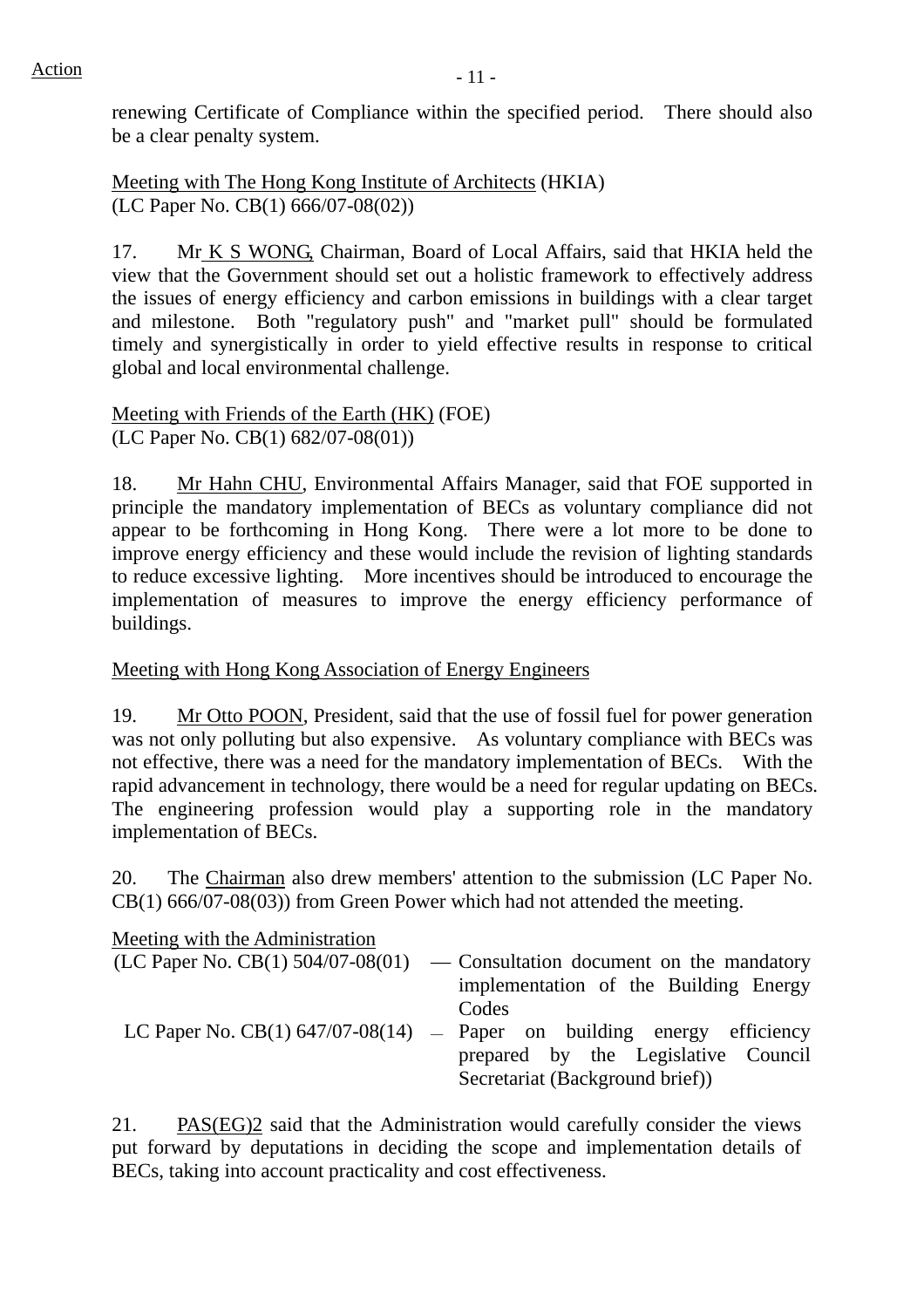22. Mr Howard YOUNG was pleased that the proposal had the general support from the community. Noting that some deputations had suggested including Government facilities, such as hospitals and schools, under the mandatory scheme, he enquired if this would incur additional cost and technical difficulties. He also asked if the payback period of six years for the additional investment by owners of commercial buildings would apply to Government facilities. PAS(EG)2 said that the mandatory implementation of BECs would apply to commercial buildings because the commercial sector consumed 37% of the energy used in Hong Kong. The Administration would consider the views and suggestions from deputations regarding the proposed inclusion of Government facilities under the scheme, taking into account technical adjustments that might be required for certain facilities to comply with BECs, the nature of services provided and the intended uses,. As regards the payment back period, it was expected that the same principle would apply to Government facilities, except for renewable energy installations which would require a longer payback period. The Assistant Director/ Energy Efficiency (AD/EE) said that the Government had formulated guidelines on energy efficiency performance of buildings for reference by Government departments. Some flexibility would need to be applied to take account of the nature of services provided by the departments. The Chief Engineer/ Energy Efficiency B, EMSD added that some schools had already participated in the voluntary implementation of BECs.

23. Ms Emily LAU thanked deputations for attending the meeting and sought their views on the extension of scope of BECs. Mr Anthony CHAN/HKCA said that HKCA would support extending the scope to cover Government facilities, such as schools and hospitals, especially if these were under renovation. Ms LAU said that she supported the early implementation of BECs and the extension of the scope of application of the scheme. She also agreed that the Government should take the lead in implementing BECs in its buildings without having to await the passage of the relevant legislation. In reply, PAS(EG)2 confirmed that the Government had been taking the lead in implement BECs in its buildings and a set of guidelines had been issued to departments in 2005. Taking into account views received during the consultation period, consideration would be given to extending the scope of application of BECs. The Administration planned to introduce the legislative proposal into the Legislative Council within the 2009/2010 legislative year. The proposed mandatory implementation of BECs would apply to new buildings, which amounted to about 500 to 600 per year, and certain existing buildings under renovation. In response to the Chairman, PAS(EG)2 explained that BECs would only be applicable to the communal areas of residential buildings and not the interiors because each unit would be different from the other.

24. Miss CHOY So-yuk welcomed the proposed mandatory implementation of BECs. She opined that residential buildings would tend to be more energy efficient than commercial buildings because the latter were usually equipped with central air-conditioning, leaving little or no room to reduce energy consumption. She asked the Hong Kong Association of Property Management Companies Ltd (HKAPMC) whether measures could be introduced to reduce energy consumption in commercial buildings. Mr Andrew LEE/HKAPMC said that management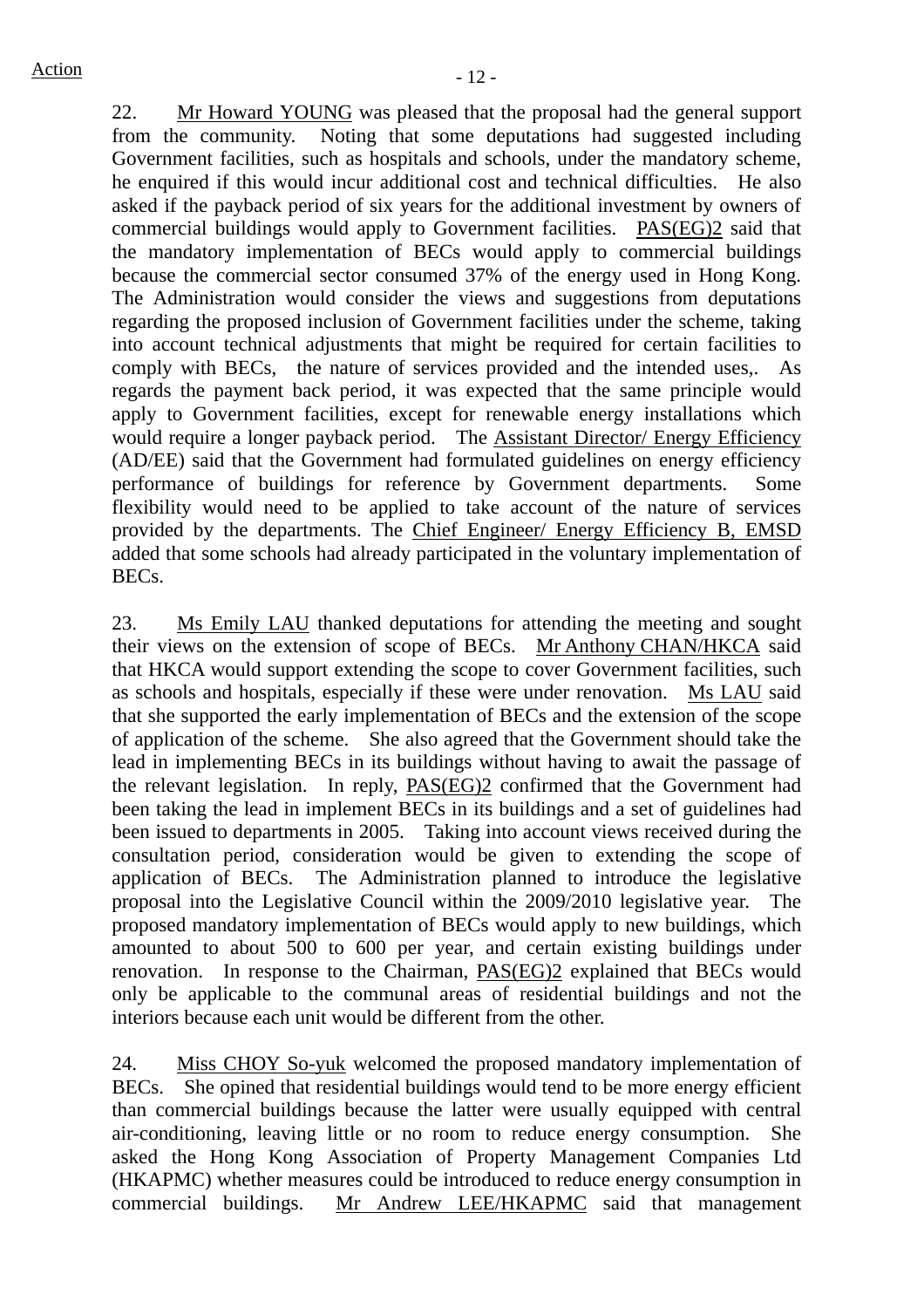companies would endeavour to comply with BECs since energy conservation was part of the professional services rendered by management companies. He nevertheless agreed that occupiers of residential buildings seemed to be more conscious of the need to conserve energy than those of commercial buildings.

25. The Chairman sought the Administration's views on the deputations' request for higher energy efficiency standards as well as their concerns about excessive lighting from advertisement signboards and the need to tighten lighting efficiency standards. PAS(EG)2 said that the energy efficiency standards adopted under the voluntary implementation of BECs in 1998 had since been updated twice in 2005 and 2007. EMSD was expected to review these standards every five years to ensure that they were up to date and in line with latest international trends and requirements. Consideration would be given to the compatibility with BEAM when giving recognition to buildings which could achieve better energy efficiency to encourage superior environmental performance. As regards lighting from advertisement signboards, PAS(EG)2 said that under the proposed mandatory BECs, energy audits would be performed on certain commercial buildings to avoid energy wastage as far as possible. On review of lighting efficiency standards, AD/EE said that a review had been conducted with the trades in March 2007 taking into account user requirements and the standards had since been tightened. Regular reviews would be undertaken every five years.

26. Mr LEE Wing-tat sought deputations' views on the feasibility of achieving zero emission. Mr Hahn CHU/FOE said that zero emission could only be achieved with the commitment of the community. The choice of building materials and the design of buildings etc would indeed affect the environmental performance of buildings. By way of illustration, the use of glass panels for outer walls of buildings would tend to increase the indoor temperature, leading to more energy consumption on air-conditioning. Ir Peter WONG/HKIE said that there were practical difficulties in achieving zero emission given the density of development in Hong Kong. Besides, the weather and humidity in Hong Kong increased the reliance on air-conditioning. Hence, there was a need for determination and commitment on the part of the community to achieve the goal of zero emission. He was aware that some of the newer developments in the north western part of the Mainland were pursuing zero emission. Mr Otto POON/Hong Kong Association of Energy Engineers said that it would not be possible for Hong Kong to achieve zero emission given the height and density of building developments. Through the Chair, PAS(EG)2 said that zero emission had yet to be achieved by any country in the world as there were restrictions and difficulties which had to be overcome in order to achieve this goal. The mandatory implementation of BECs would improve the energy efficiency of buildings. It would also be a practicable means to reduce emissions since buildings consumed about 89% of electricity used in Hong Kong.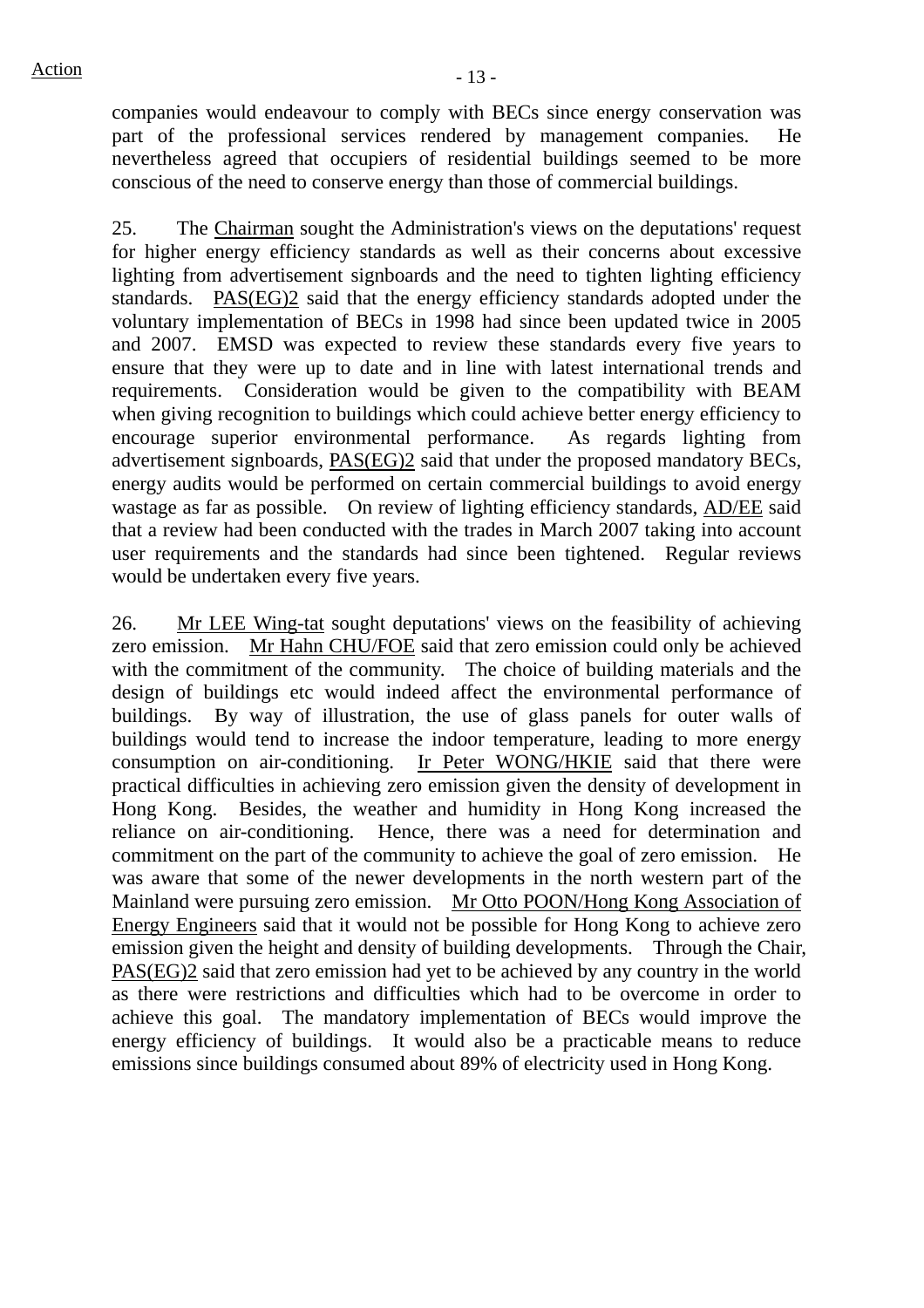| V. | Progress of measures to improve air quality                                  |  |                                                                          |  |  |  |  |  |  |
|----|------------------------------------------------------------------------------|--|--------------------------------------------------------------------------|--|--|--|--|--|--|
|    | $(LC$ Paper No. $CB(1)$ 647/07-08(15) $-$ Administration's paper on progress |  | of measures to improve air quality                                       |  |  |  |  |  |  |
|    | LC Paper No. CB $(1)$ 647/07-08 $(16)$ - Paper on air pollution control      |  | prepared by the Legislative<br>Council Secretariat (Background<br>brief) |  |  |  |  |  |  |
|    | LC Paper No. CB(1) $666/07-08(04)$ - Report on the Mid-term Review of        |  | the Pearl River Regional Air<br><b>Quality Management Plan)</b>          |  |  |  |  |  |  |

27. The Secretary for the Environment (SEN) briefed members on the latest progress of measures to improve air quality and to meet the emission reduction targets by 2010. He recapped that back in April 2002, the Hong Kong Special Administrative Region Government (HKSARG) and the Guangdong Provincial Government (GPG) reached a consensus to reduce, on a best endeavour basis, the anthropogenic emissions of sulphur dioxide  $(SO_2)$ , nitrogen oxides  $(NO_x)$ , respirable suspended particulates (RSP) and volatile organic compounds (VOC) by 40%, 20%, 55% and 55% respectively in the Pearl River Delta (PRD) Region by 2010, using 1997 as the base year. The consensus was reached with reference to the then forecast on the growth rates of the economy, population, electricity consumption and vehicle mileage in the PRD region in 2010, using 1997 as the base year. As the forecast growth in various areas might well have exceeded the estimates made in 2002 following the rapid economic developments in the Region, the two sides therefore launched the Mid-term Review of the PRD Regional Air Quality Management Plan (the "Mid-term Review") in November 2006 to jointly examine the forecasts on the regional pollutant emission trends, assess the effectiveness of existing emission reduction measures and, where necessary, formulate additional control measures to further reduce emissions in order to fully achieve the mutually agreed reduction targets by 2010. To reflect more accurately the actual emission situation then, the 1997 emissions were recalculated under the Mid-term Review. Findings of the Mid-term Review indicated that the economy, population, electricity consumption and vehicle mileage in the PRD Economic Zone would far exceed the assumptions in 2002. To further strengthen control on air pollutant emissions so as to achieve the reduction targets, additional control measures should be introduced to target at various emission sources in the Region. It was estimated that with the implementation of the additional control measures, the emission reduction targets could be achieved.

28. Noting with concern that the emissions from some of the polluting sources in the PRD Economic Zone had not been taken into account when setting the 2010 emission reduction targets, Mr LEE Wing-tat enquired if the Administration was still optimistic that the said targets could be achieved by 2010. SEN said that the purpose of the 2010 emission reduction targets was meant to seek cooperation from both sides to take forward emission reduction measures to improve air quality. With the rapid economic developments in the PRD Region, the forecast growth in various areas might well have exceeded the estimates made in 2002 and there was a need for regular updates. Therefore, in 2005, both sides had jointly compiled a handbook on the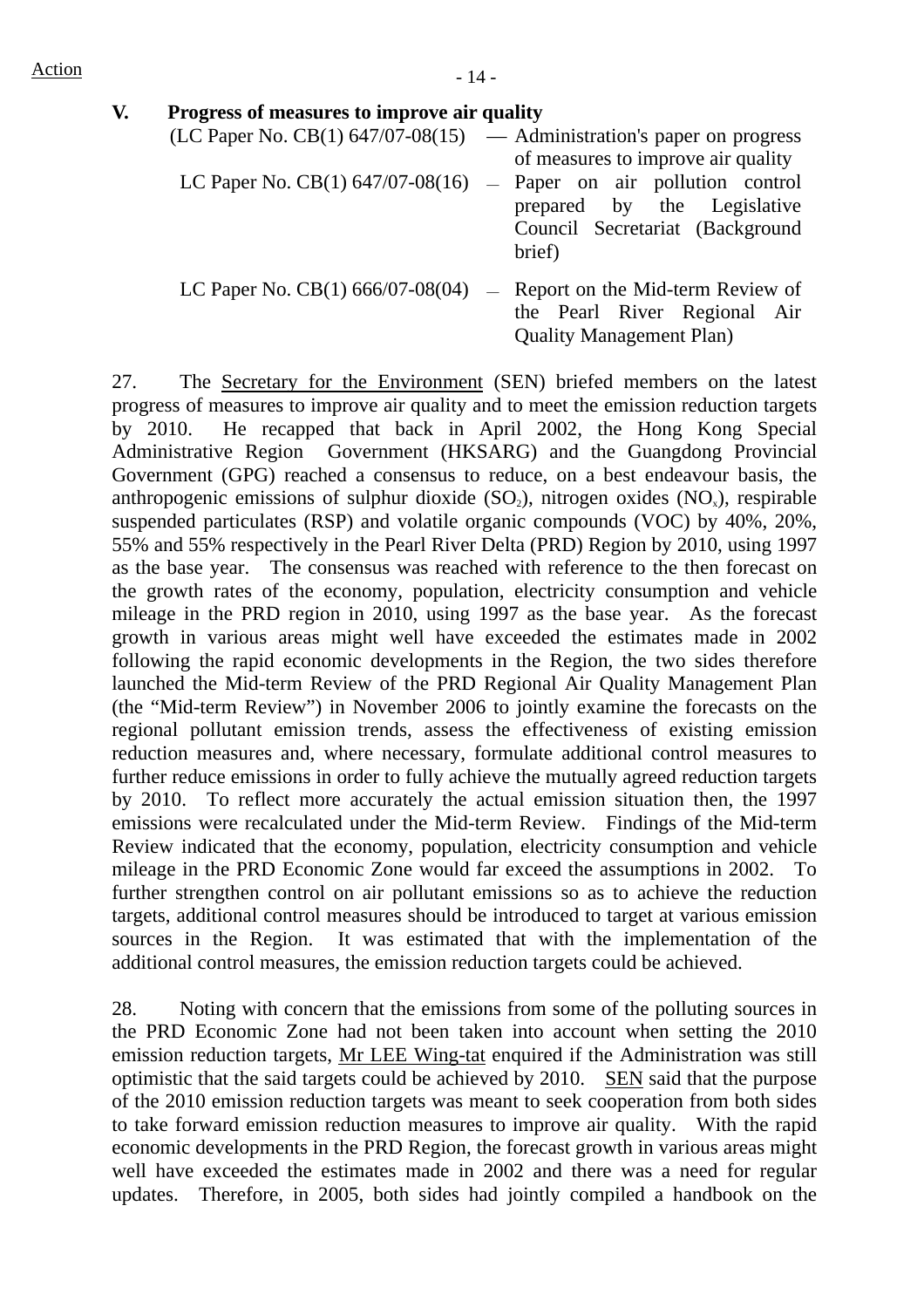methodology and protocols for the preparation of air emission inventory (the "Handbook"). To reflect more accurately the actual emission situation and provide a consistent basis for comparison, the 1997 emissions were recalculated under the Mid-term Review in accordance with the methodologies enshrined in the Handbook.

29. Ms Emily LAU noted that the findings the Mid-term Review projected that the economy, population, electricity consumption and vehicle mileage in the PRD Economic Zone would increase by 509%, 56%, 158% and 319% respectively in 2010 compared to the 1997 levels, which far exceeded the assumptions in 2002. With the implementation of additional control measures, it was estimated that the emissions of  $SO_2$ ,  $NO_x$ , RSP and VOC would be reduced to the extent that the emission reduction targets could be achieved by 2010. She enquired if both sides were ready and able to introduce these additional control measures, given the increasing trend of emissions. SEN agreed to the need for both sides to make extra efforts to reduce emissions. Discussions on the additional control measures that should be taken to improve the present situation had been held with GPG, which had undertaken to implement additional control measures to introduce  $NO<sub>x</sub>$  removal (de-NO<sub>x</sub>) for newly built power plants, tighten the standards of air pollutant emissions for local boilers, enhance cleaner production requirement for VOC-containing products, limit the VOC contents of consumer products, tighten control on emissions from local vessels etc. Meanwhile, HKSARG had imposed emission caps on the two local power companies. Effort had also been made to promote cleaner production technologies and practices for Hong Kong-owned factories in the PRD Region.

30. Ms Miriam LAU said that she was equally concerned about the emission problem in the PRD Region. She stressed that the relocation of some of the polluting industries to the more remote parts of the Mainland was not the real solution to the problem. With the improved economy, there was an increase in the number of vehicles in the PRD Region which had led to more vehicular emissions. To this end, more should be done by the Mainland authorities to resolve the problem associated with the use of low quality vehicle fuel. The switch to the more environment-friendly fuels with low sulphur content was one possible means, but this was a national policy and could not be implemented by individual provinces alone. In this connection, she asked if the Administration had liaised with GPG on the fuel policy and the emission problem. SEN said that much had been done by both sides in reducing industrial emissions through measures such as the use of cleaner production technologies in the factories in PRD Region. Talks had also been held with GPG on the means to resolve the pollution arising from vehicular emissions and the HKSARG would be willing to share its experiences with GPG on the use of cleaner fuel.

31. The Chairman noted that there was a 28% rise in the 1997 VOC emissions after the recalculation of emission inventory. She was concerned about the difficulties in meeting the moving emission reduction targets which called for increased efforts. SEN said that there was a need to update the emission figures on both sides taking into account the latest developments. More efforts would be needed to deal with the increased emissions. By way of illustration, following the phased enforcement of the new regulation on VOC in April 2007, restrictions had been imposed on VOC content of architectural paints/coatings, printing inks and selected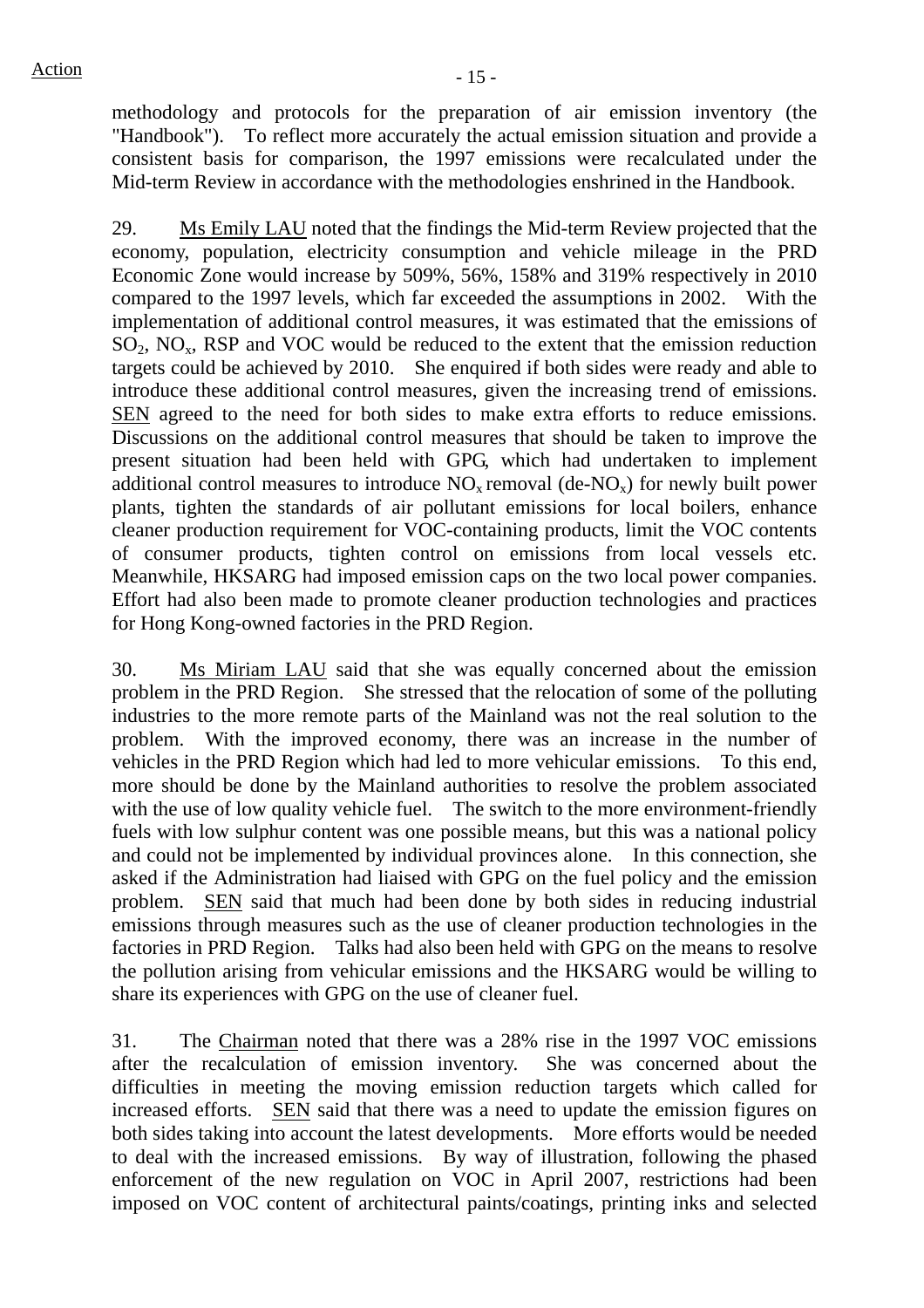consumer products. Lithographic heatset printing machines were also required to be installed with emission control devices from 1 January 2009. According to the findings of the Mid-term Review, implementation of the existing preventive and control measures should be able to reduce VOC emission by 55% compared to 1997 levels by 2010, thereby meeting the emission reduction targets. DDEP(3) said that the increase in the 1997 VOC emissions was mainly due to more accurate estimation of VOC emissions and wider coverage of polluting sources. For example, the usage of architectural paints/coatings and printing inks were now more accurately account for and evaporation of petrol from motor vehicles were included in the estimates. These adjustments explained the reason for the 28% increase in the 1997 VOC emissions as compared to the study made in 2002. A review would be made after the regulatory control on VOC was implemented.

32. Owing to time constraints, the Chairman consulted members on the need to continue discussion on the subject at the next regular meeting on 25 February 2008. Ms Emily LAU added that to allow sufficient time for discussion, particularly on the Mid-term Review, the next meeting should start at 1:30 pm instead of 2:30 pm. Members agreed.

# **VI. Government efforts in addressing climate change**

|                                                       | $(LC$ Paper No. $CB(1)$ 647/07-08(17) — Referral arising from meeting  |
|-------------------------------------------------------|------------------------------------------------------------------------|
|                                                       | between LegCo Members and                                              |
|                                                       | members of Eastern District                                            |
|                                                       | Council on 7 June 2007                                                 |
| LC Paper No. $CB(1)$ 647/07-08(18) — Administration's | paper<br><sub>on</sub>                                                 |
|                                                       | Government efforts in addressing                                       |
|                                                       | climate change                                                         |
|                                                       | LC Paper No. CB(1) $647/07-08(19)$ — Paper on greenhouse gas emissions |
|                                                       | and their effects on global                                            |
|                                                       | warming prepared<br>by<br>the                                          |
|                                                       | Legislative Council Secretariat                                        |
|                                                       | (Background brief))                                                    |

33. DDEP(3) briefed members on the Government's efforts and initiatives in addressing climate change by highlighting the salient points in the information paper.

34. On behalf of the Advisory Council on the Environment (ACE), Dr NG Cho-nam said that the measures to address climate change were discussed at the ACE meeting on 14 January 2008 and ACE members concluded that –

- (a) it was not opportune at this stage to impose a cap on carbon dioxide  $(CO<sub>2</sub>)$ emission on power plants having regard to the technical constraints and fuel mix consideration;
- (b) emission reduction target for  $CO<sub>2</sub>$  should be pursued in the long run to keep in pace with international development; and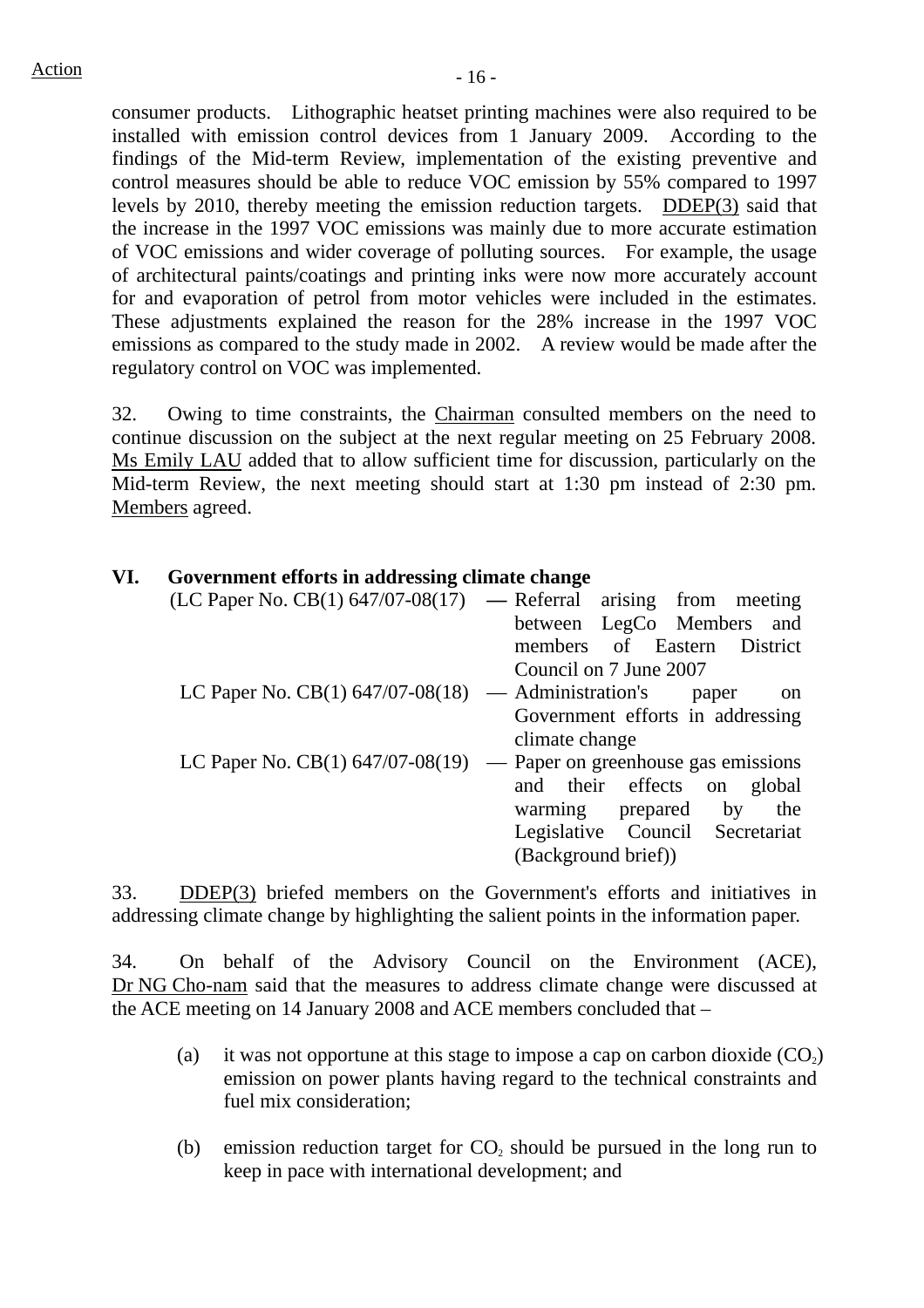(c) emission reduction target for  $CO<sub>2</sub>$  if set in the long run, should apply to all sectors using a multi-pronged approach.

Dr NG further said that it was not practical to set a cap on  $CO<sub>2</sub>$  emission on power plants as there was yet no effective means to reduce such emission from power generation using fossil fuels. It would pose immense difficulties to the power companies if an emission cap on  $CO<sub>2</sub>$  was imposed at this stage. Besides, there was a need for objective criteria and scientific basis in setting an emission cap on  $CO<sub>2</sub>$  and further studies were required. Mr Edwin LAU/ACE said that while emission reduction targets for  $SO_2$ , NOx, RSP and VOC were set for 2010, these were not applicable to  $CO<sub>2</sub>$ . Consideration could be given to setting milestones for the reduction of  $CO<sub>2</sub>$  emissions. More efforts should be made by the general community to tackle global warming through energy conservation, reduction in vehicular emissions and proper waste management. Prof Paul LAM/ACE echoed that public participation and cooperation from the industrial/power sector were both essential to address the problem of global warming. There might be a need for a timetable to work out the emission reduction targets for greenhouse gases (GHG), including  $CO<sub>2</sub>$ , but more studies would be required.

35. Ms Emily LAU was disappointed at the conservativeness of ACE on the imposition of an emission cap on  $CO<sub>2</sub>$ . She noted that unlike other developed cities in the world, Hong Kong was not obliged to make any commitment to reducing GHG emissions. This was because Hong Kong was a part of China which was one of the non-Annex I Parties (comprising mainly developing countries) to which the mandatory emission targets on six main GHG assigned by the 1997 Kyoto Protocol to the 1992 United Nations Framework Convention on Climate Change did not apply. She failed to see why Hong Kong, which was comparable in many ways to most other developed cities in the world, could be excluded from such obligation. Dr NG Cho-nam/ACE said that Hong Kong was a relatively small emitter of GHG and its level of GHG emissions per capita was considerably lower than most of the developed countries. The low GHG emissions per capita might be attributable to the relocation of industries across the border and the density of development. Therefore, Hong Kong should be able to comply with mandatory emission targets on GHG even though this did not apply to Hong Kong.

36. The Chairman enquired about the methodology for assessing the GHG emissions per capita in Hong Kong and whether this was in line with international standards. She also enquired about the time frame for setting the emission reduction targets for GHG. DDEP(3) said that the basis for calculating the GHG emissions per capita was the same as that adopted by other countries in the world where emissions associated with travels on planes had not been taken into account in the assessment. In Hong Kong, over 60% of the total GHG emissions were from power generation while over 16% from vehicles and another 12% from landfills. To reduce GHG emissions, there was a need to reduce the reliance on coal for power generation and increase the usage of more environment-friendly fuels, such as natural gas. However, there were problems, including the choice of site for natural gas receiving terminals, which had yet to be resolved in order to ensure a steady supply of natural gas. The energy policy and fuel mix for power generation would also have to be reviewed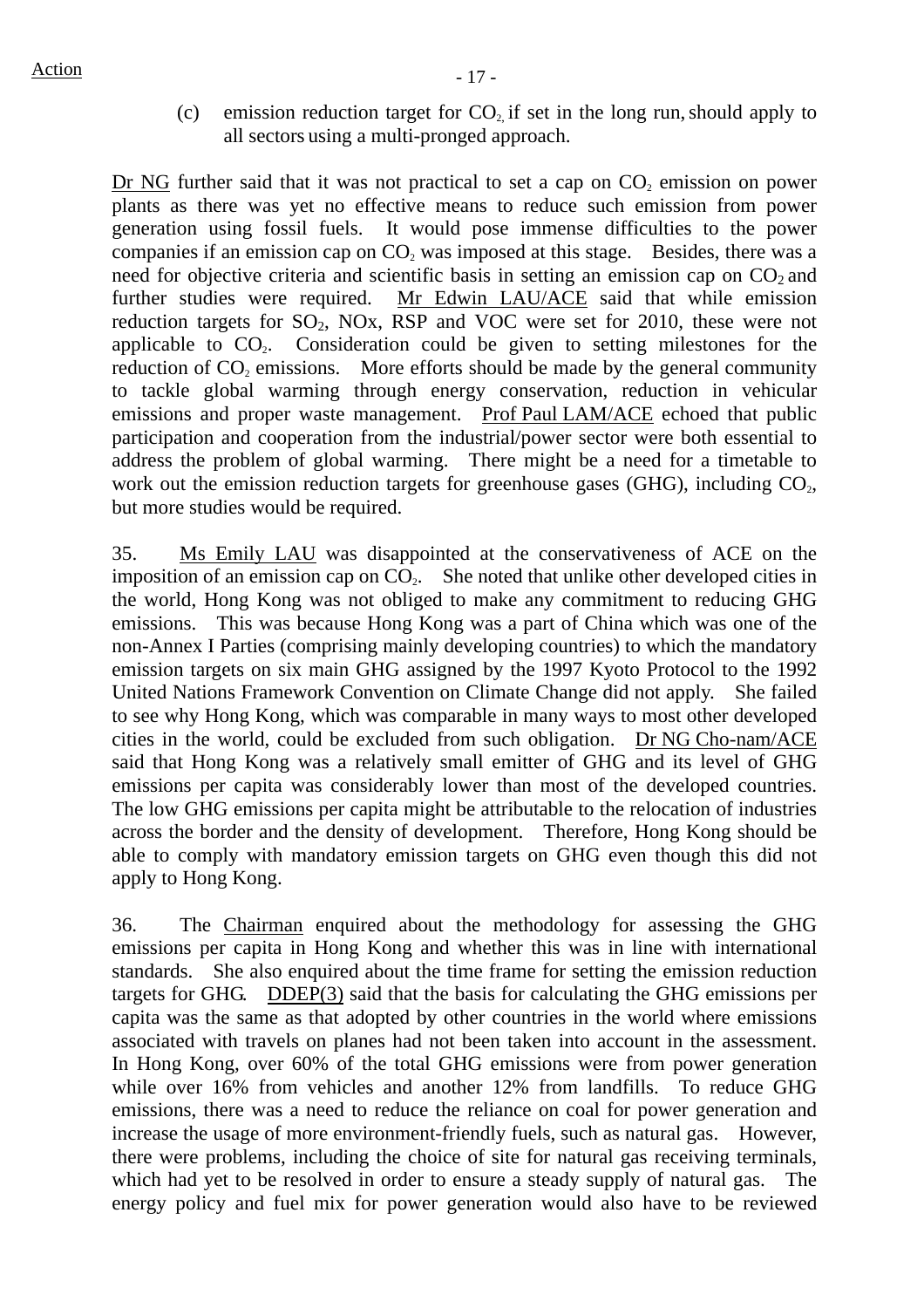Admin

before consideration could be given to setting a time table on the emission reduction targets for GHG.

37. Ms Miriam LAU accepted that power companies would have difficulties in complying with the  $CO<sub>2</sub>$  emission cap if there were no effective means to reduce such emission during power generation. To tackle the problem of global warming, there was a need for the community to make efforts to reduce emissions. She enquired about the progress of development of renewable energy (RE) and the feasibility of developing it on a larger scale. DDEP(3) agreed that public participation, particularly in respect of energy conservation, was essential in addressing the problem of global warming. The Administration would step up publicity and educational efforts to promote public awareness in this respect. By way of illustration, the public had been encouraged to keep the indoor room temperature at 25.5℃ during the summer months to conserve energy. On RE, DDEP(3) said that the two power companies were conducting feasibility studies on the development of off-shore wind-farms. Solar cell panels were being installed in some buildings to make use of solar energy. Landfill gas from the North East New Territories Landfill had already been used as fuel for producing towngas. Similar arrangements were being explored with the landfill gas from other strategic landfills. Ms LAU opined that more incentives should be provided to encourage developers to provide RE facilities in their building developments.

38. Ms Miriam LAU expressed concern about the requirement for bus companies to provide regular bus services during non-peak hours as part of their service pledge. This had not only increased the operating costs, including fuel cost, on the part of bus companies but also emissions as a large number of franchised buses were running on the roads with few passengers on board. However, District Councils were reluctant to deal with this thorny issue as this would likely attract objections from the public. Ms Emily LAU suggested that the Chairman should move a motion on behalf of the Panel to solicit support from political parties for the introduction of bus route rationalization schemes.

39. Mr Martin LEE said that Members of the Democratic Party had all along supported the implementation of bus-bus interchange (BBI) schemes to relieve traffic congestion at the Central Business District while achieving further improvements in air quality. Under the BBI schemes, all cross-harbour bus traffic coming from Kowloon and the New Territories via Western Harbour Crossing or Cross Harbour Tunnel/Eastern Harbour Crossing should terminate at Sheung Wan and Causeway Bay respectively. Interchange passengers could then make use of shuttle services ran by environmental-friendly buses for onward journeys to the Central Business District. While the proposal did have the support from the then Secretary for Transport, it was not welcome by District Councils on grounds of objections from the local community. He would request the Administration to re-consider the proposal for the benefit of the environment. At members' request, the Administration undertook to provide the latest development on the BBI schemes.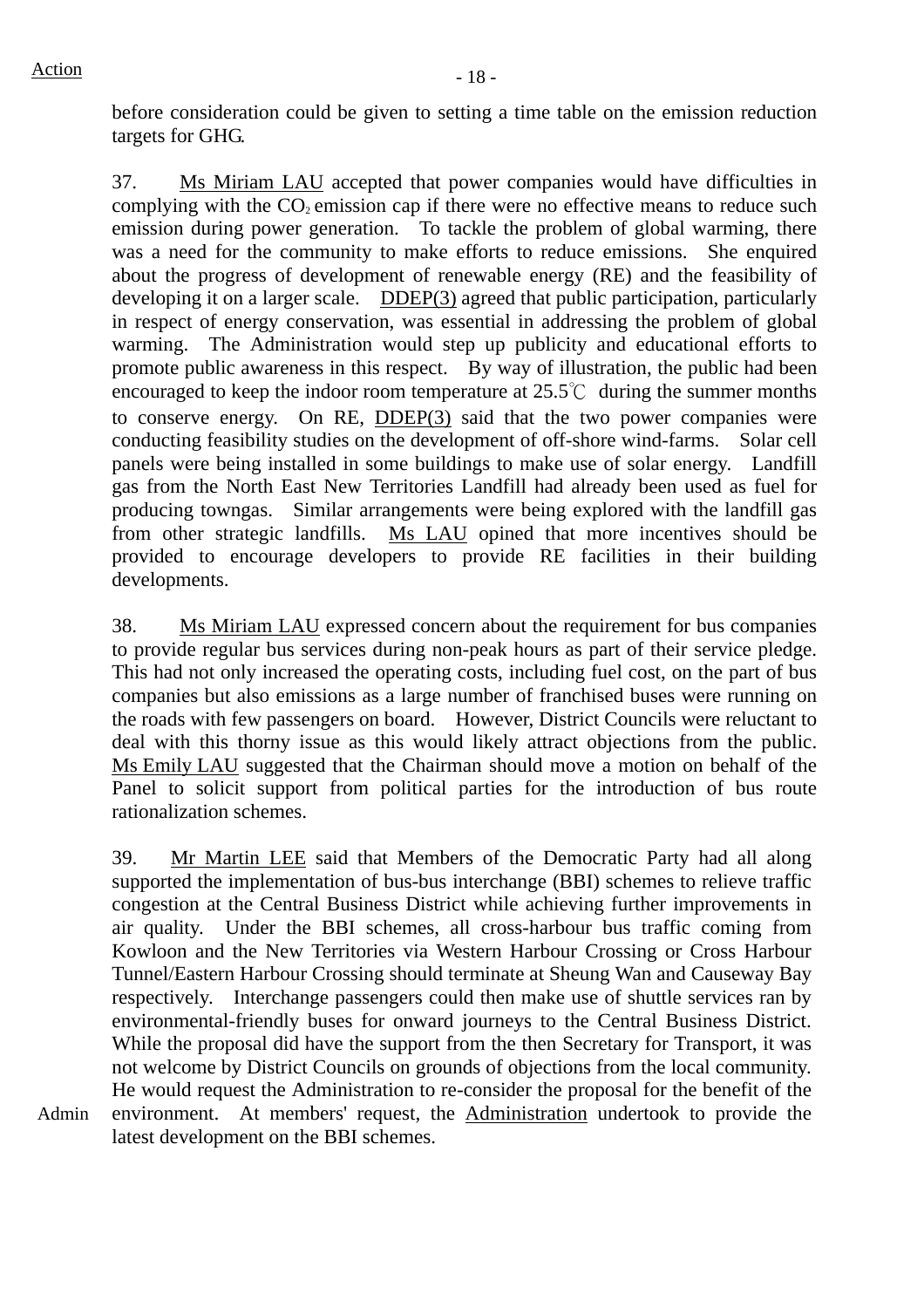## Interdepartmental Working Group on Climate Change (IWGCC)

40. Noting that the incumbent chairman of IWGCC was at the rank of Deputy Director of Environment Protection, Ms Emily LAU held the view that an official at a much higher rank should be appointed to steer IWGCC. The Chairman agreed that the chairman of IWGCC should be of a sufficiently high rank to command respect. She recalled that when the motion on "Responding to Climate Change" was moved at the Council meeting on 28 November 2007, Miss CHOY So-yuk requested that IWGCC should be set up under the leadership of the Chief Executive to demonstrate the Government's determination to respond to climate change as well as to better coordinate the efforts of relevant departments in formulating emissions reduction and adaptation policies. DDEP(3) said that IWGCC was not the first interdepartmental working group set up to coordinate the efforts of relevant departments to address the problem of climate change. Back in 1999 when studies were made on climate change, a similar working group had been set up under the leadership of a Deputy Secretary.

## Study on climate change

41. Given that IWGCC would commission a study on climate change, Ms Emily LAU emphasized the need to ensure transparency in the appointment of consultants for the study. DDEP(3) said that the Administration was in the process of appointing consultants to conduct a study on climate change. This was not the first study on the subject as similar studies had already been completed in 2000 and 2004. Following the recent release of the findings of major international studies on climate changes, particularly those published by the Intergovernmental Panel on Climate Change, there was a need to conduct a comprehensive and up-to-date study to assess the likely impacts of climate change on Hong Kong. The study would provide a solid scientific basis for the Administration to formulate long-term measures for Hong Kong to reduce GHG emissions and adapt to climate change. It would also re-assess the GHG emissions in Hong Kong taking into account the latest statistics and methodologies. IWGCC would be tasked to co-ordinate and promote actions to address climate change and reduce GHG emissions. It would also be responsible for steering the consultancy study on climate change. Dr NG Cho-nam/ACE added that while Hong Kong had a high energy efficiency performance, a study on climate change was still required to assist in projecting the future trends in GHG emissions and to recommend additional policies and measures to reduce GHG emissions. The development of RE would also assist in reducing GHG emissions. Ms LAU held the view that the terms of reference of IWGCC should include a time table within which the emission reduction targets for GHG should be set such that the subject could be considered in the context of the consultancy study on climate change. DDEP(3) agreed to consider the suggestion put forward by members.

Admin